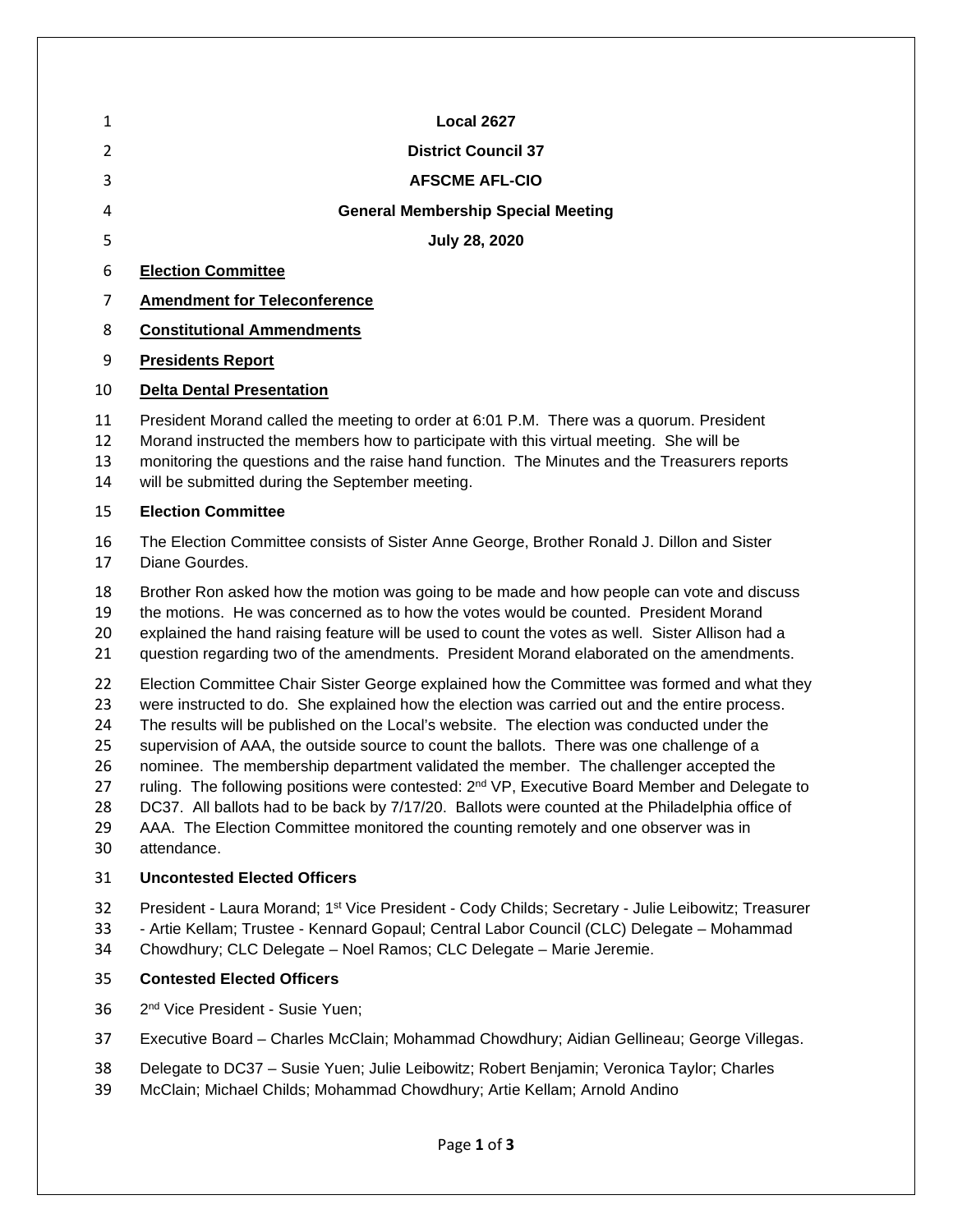- 40 Sister George made suggestions on how to improve the election process.
- 41 5,433 ballots were sent out on 6/26/20. Ballot secrecy was maintained. The counting of the
- 42 ballots took place on 7/17/20. 794 ballots were received. Details will be available to read on the
- 43 website later.
- 44 The results for the contested positions:
- 45 Second Vice President John Adam Devincenzo 263; **Susie Yuen 516**.
- 46 Executive Board Members **Mohammad Chowdhury 458**; Sree Dudi 297; **Aidian Gellineau**
- 47 **475**; **Charles McClain 591**; Kalpesh Patel 323; **George Villegas 571**.
- 48 Delegate to DC37 **Arnold Andino 391**; **Robert Benjamin 541**; **Michael Childs 401**,

49 **Mohammad Chowdhury 395**; Anthony Escalona 367; Aidian Gellineau 386; Omari Holtz 262;

50 **Artie Kellam 395**; **Julie Leibowitz 565**; **Charles McClain 478**; Kalpesh Patel 324; **Veronica**

- 51 **Taylor 537**; **Susie Yuen 580**; Mohammad Zaman 213.
- 52 Sister Nathifa Lewis (DSNY) made a motion to accept the election report as presented. Carol
- 53 Chodes (FDNY) seconded the motion. A vote was taken, the motion passed. Yea: 22 Nay: 0
- 54 Natasha Isma swore everyone in.
- 55 President Morand disbanded the election committee.

#### 56 **Teleconference Resolution**

- 57 President Morand read the resolution regarding the adoption of a policy regarding audio / video /
- 58 teleconference for General Membership meetings during this state of emergency due to this 59 pandemic.

# 60 **RESOLUTION FOR ADOPTING A POLICY FOR CONDUCTING AUDIO/VIDEO TELECONFERENCING**  61 **MEETINGS OF THE GENERAL MEMBERSHIP OF LOCAL 2627, DISTRICT COUNCIL 37, AFSCME,**

- 62 **AFL-CIO**  63 WHEREAS, the State of New York and the City of New York Governor have been severely impacted the 64 COVID-19 Pandemic CRISIS: 64 COVID-19 Pandemic CRISIS;<br>65 WHEREAS, in the face of the
- 65 WHEREAS, in the face of the crisis, the Governor of New York, Andrew M. Cuomo, declared a state of
- 66 emergency and has promulgated Executive Orders that have strictly prohibit gatherings of any sort and<br>67 equires business concerns, except those that are essential services or provide essential services must
- 67 requires business concerns, except those that are essential services or provide essential services must<br>68 adopt and implement procedures that allow percent of their workforce to work remotely from their homes
- 68 adopt and implement procedures that allow percent of their workforce to work remotely from their homes;<br>69 WHEREAS, the International Union, the American Federation of State, County and Municipal Employees
- 69 WHEREAS, the International Union, the American Federation of State, County and Municipal Employees<br>70 (AFSCME) has established procedures for subordinate bodies to conduct virtual meetings pursuant to 70 (AFSCME) has established procedures for subordinate bodies to conduct virtual meetings pursuant to<br>71 Article IX, Section 51 and Appendix E of the International Constitution;
- 71 Article IX, Section 51 and Appendix E of the International Constitution;<br>72 WHEREAS, Local 2627 has sent notice to the members regarding the
- 72 WHEREAS, Local 2627 has sent notice to the members regarding the instant virtual meeting. The notice 73 contained the means by which attendees will participate in the meeting by asking questions, making
- 73 contained the means by which attendees will participate in the meeting by asking questions, making 74 comments, giving reports, voting and otherwise participate in the democratic process on all matters affecting
- 75 the union;<br>76 NOW BE I 76 NOW BE IT RESOLVED THAT the Local 2627 hereby adopts the instant policy allowing for the convening of 77 General Membership meetings by virtual means, i.e., audio and/or video-conferencing:
- 77 General Membership meetings by virtual means, i.e., audio and/or video- conferencing;
- 78 BE IT FURTHER RESOLVED; The Local 2627 Secretary will take the minutes of such virtual meeting in the 79<br>79 Same manner as minutes of in-person meetings are done. All members of Local 2627 participating in the 79 same manner as minutes of in-person meetings are done. All members of Local 2627 participating in the 30<br>80 meeting shall be counted towards the guorum of the meeting:
- 80 meeting shall be counted towards the quorum of the meeting;<br>81 BE IT FURTHER RESOLVED that prior to taking a vote on an 81 BE IT FURTHER RESOLVED that prior to taking a vote on any motion, the presiding officer shall inquire as 82 to the continued presence of any participating member during the virtual meeting: If a member is no longer
- 82 to the continued presence of any participating member during the virtual meeting; If a member is no longer <br>83 on the call, including because of equipment malfunction or technological malfunction, voluntary
- 83 on the call, including because of equipment malfunction or technological malfunction, voluntary<br>84 discontinuance or electronic connections, the member will not be counted as being present in the
- 84 discontinuance or electronic connections, the member will not be counted as being present in the meeting<br>85 for that motion. 85 for that motion.<br>86 BE IT FURTHE
- 86 BE IT FURTHER RESOLVED Each member participating in the virtual meeting has the right to raise points 87 of order, seek recognition to speak and submit motions for consideration: 87 of order, seek recognition to speak and submit motions for consideration;<br>88 BE IT RURHTER RESOLVED: This policy shall not take precedence over
- 88 BE IT RURHTER RESOLVED: This policy shall not take precedence over or replace the gathering of 89 requilarly scheduled of
- regularly scheduled of